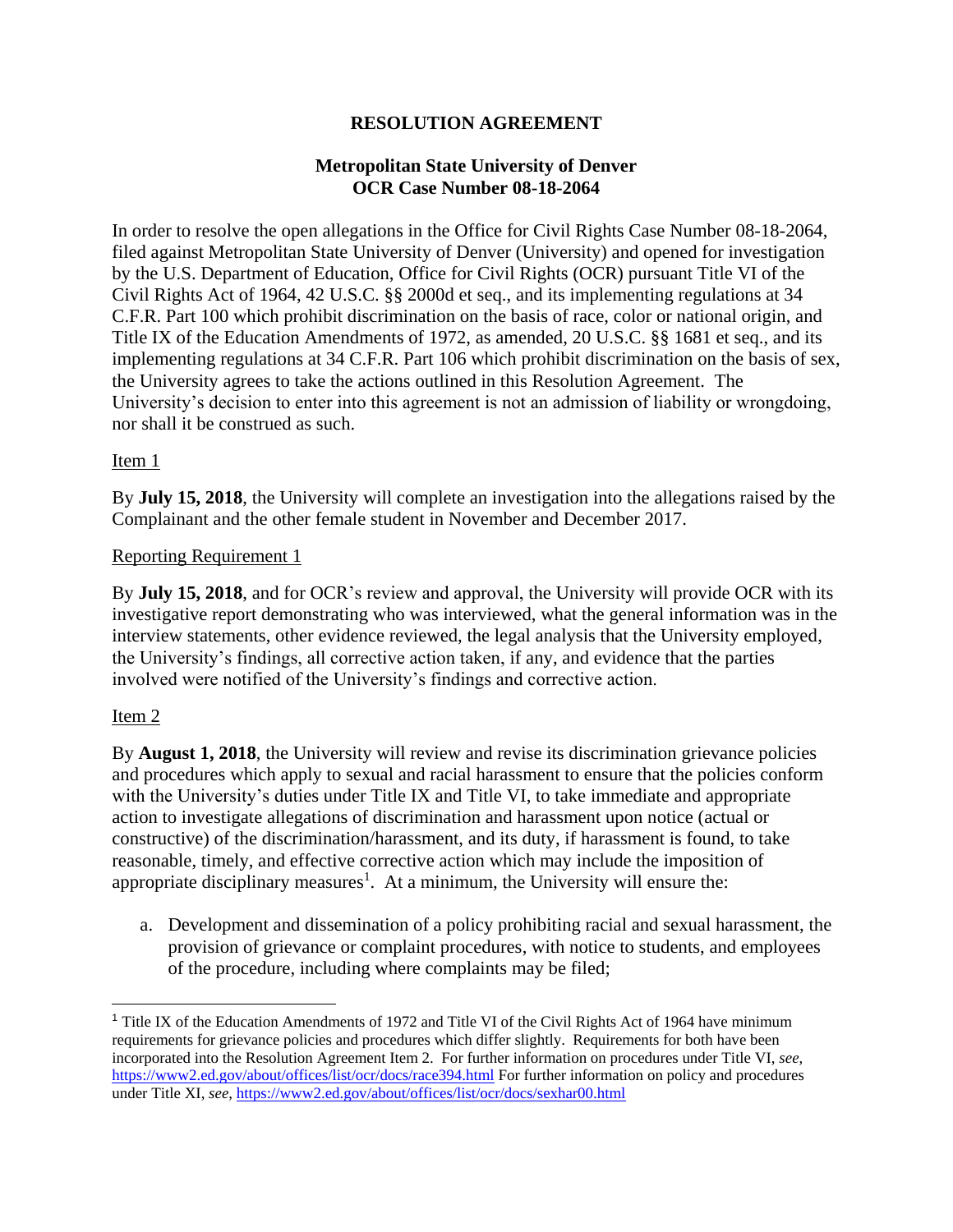OCR Case Nos. 08-18-2064 Metropolitan State University of Denver Page 2 of 3

- b. Application of the procedure to complaints alleging harassment carried out by employees, other students, or third parties;
- c. Adequate, reliable, and impartial investigation of complaints, including the opportunity to present witnesses and other evidence; with designated and reasonably prompt timeframes for the major stages of the complaint process;
- d. Assurance that the University will take appropriate responsive action which may include the imposition of appropriate disciplinary measures, and steps reasonably calculated to eliminate and prevent the recurrence of a racially or sexually hostile environment;
- e. Notice to the parties of the outcome of the complaint; and
- f. Assurance that students/staff are not restricted in their participation or benefits as a result of a racially or sexually hostile environment.

### Reporting Requirement 2.1

By **August 1, 2018**, the University will provide OCR with its revised discrimination grievance policies and procedures for OCR's approval.

### Reporting requirement 2.2

Within **30 days** of OCR's approval, the University will publish the revised discrimination policies and procedures in its student handbook, will update all online and written forms to conform to the revised policy and procedure and provide written verification to the Office for Civil Rights.

### Reporting Requirement 2.3

Within **15 days** of OCR's approval of the discrimination policies and procedures, the University will provide OCR with draft training materials; identify who will be providing the training, by name, title, and qualifications, and provide a list of University staff members who will be required to receive this training. The University will fully and promptly address any comments by OCR and will continue to modify the materials, trainers, or personnel list until it receives final OCR approval.

### Reporting Requirement 2.4

Within **30 days** of OCR's approval of the training package, the University will provide OCR with documentation demonstrating that the training was provided to all Equal Opportunity Office staff, including a copy of the training materials and sign-in sheets.

The University understands that by signing this Agreement, it agrees to provide data and other information in a timely manner in accordance with the reporting requirements of this Agreement. Further, the University understands that during the monitoring of this Agreement, OCR may visit the University, interview staff and students, and request such additional reports or data as are necessary for OCR to determine whether the University has fulfilled the terms of this Agreement